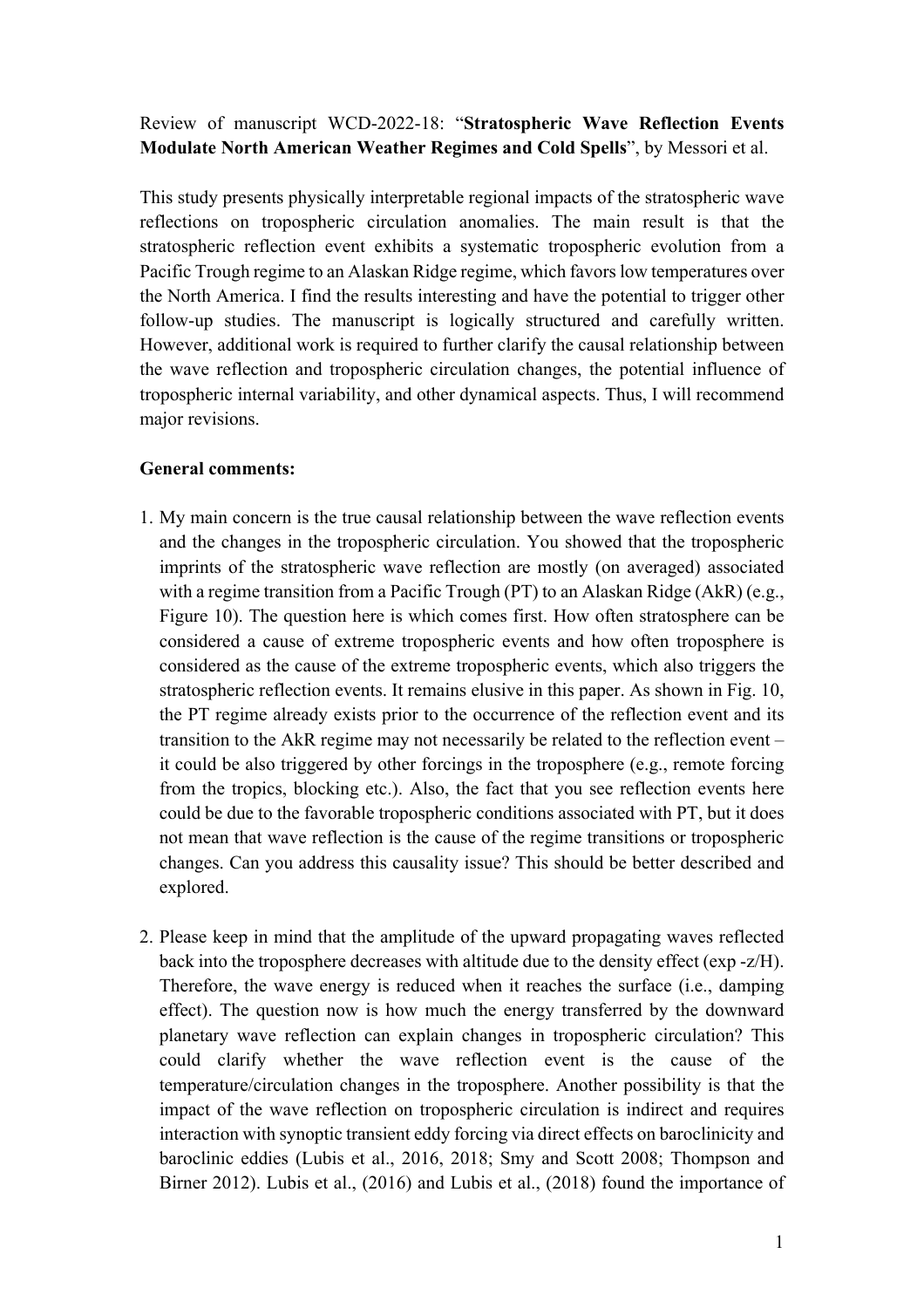synoptic-scale eddy-mean flow interaction in shaping the tropospheric response to downward wave reflection event.

- Lubis, S. W., Matthes, K., Omrani, N.-E., Harnik, N. & Wahl, S. Influence of the quasi- biennial oscillation and sea surface temperature variability on downward wave coupling in the northern hemisphere. *J. Atmos. Sci*., 73, 1943–1965 (2016).
- Lubis, S. W., Matthes, K., Harnik, N., Omrani, N., and Wahl, S. Downward Wave Coupling between the Stratosphere and Troposphere under Future Anthropogenic Climate Change. *Journal of Climate* 31, 10, 4135-4155 (2018).
- Smy, L., & Scott, R. The influence of stratospheric potential vorticity on baroclinic instability. *Quart. J. Roy. Meteor. Soc*., 135, 1637–1683 (2009).
- Thompson, D. W. J. & Birner, T. On the linkages between the tropospheric isentropic slope and eddy fluxes of heat during Northern Hemisphere winter, *J. Atmos. Sci*., 69, 1811-1823 (2012).
- 3. It is well established that negative vertical wind shear results in a reflective layer, with a refractive index  $n^2 = 0$  (Harnik and Lindzen, 2001). However, in some cases this condition may also involve a reversal of the zonal-mean zonal wind, with a refractive index  $n^2 = \infty$ , and a wave absorption (e.g., Kodera et al., 2016). Thus, the downward pointing wave activity vectors (*v'T' <0*) in the presence of critical layers does not necessarily mean a linear reflection, if conditions are not linear (Plumb, 2010). For example, the reflective SSW events can be viewed as a mixture between reflective SSW and linear reflection events (e.g., Kodera et al., 2016). The reflective SSW events may involve over-reflection rather than linear reflection because a critical surface formed is embedded by two opposite signs of PV gradient, thus they should be studied separately (Harnik and Heifetz, 2007). My questions are:
- Did you separate the reflective events from the SSW events?
- From the total 44 events, how many reflection events are preceded or followed by the SSW events?
- If you exclude these events, will you have the same temperature responses to a reflection event?
- Especially in Fig. 6(f), the cold anomalies extend further south and are reminiscent of the impact of SSW events. Just make sure that this response does not mix with the SSW events. Please clarify.

Harnik N. and E. Heifetz, 2007. Relating Over-Reflection and Wave Geometry to the Counter Propagating Rossby Wave Perspective: Toward a Deeper Mechanistic Understanding of Shear Instability. J. Atmos. Sci.64 2238-61.

4. Given the fact that the downward stratospheric wave reflection has a significant impact on the cold spell events, it is important to understand the role of natural and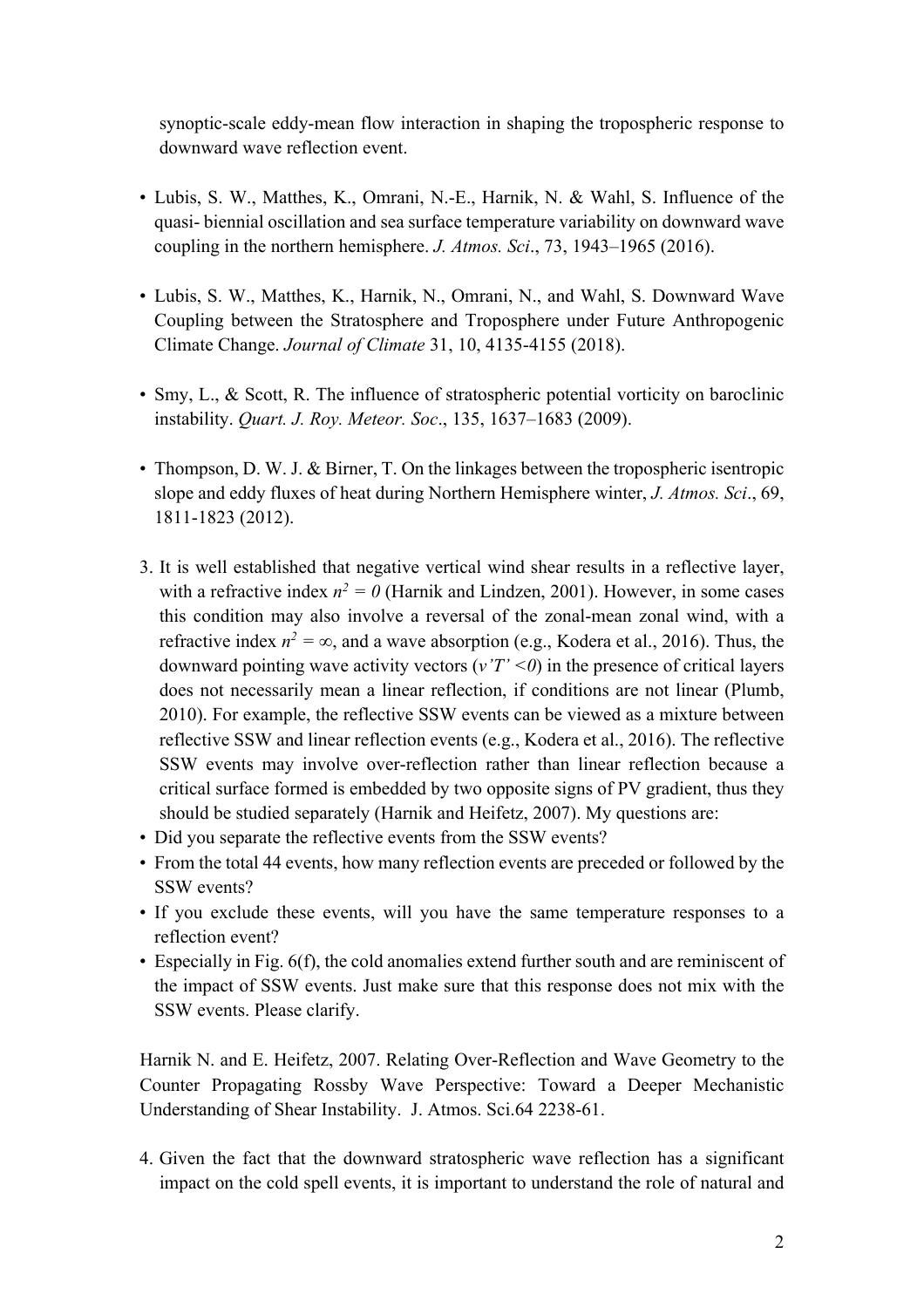anthropogenic forcings in controlling the variability of such events. Previous studies showed that the natural and anthropogenic forcing (including ENSO, QBO, GHG and ODSs) can significantly influence large-scale circulation that favors downward wave reflection events and the associated surface impacts (e.g., Lubis et al., 2016; Lubis et al., 2018). This should be discussed in the introduction or in the discussion part.

- 5. The use of v'T' anomaly, instead of total field, as a measure of vertical wave propagation should be used with caution. Especially in Fig. 1a, the region over the North America (inside the polygon) is not only dominated by the climatological mean of negative eddy heat flux. This means a negative RI value does not always indicate downward wave propagation, but a weakening of upward wave propagation. Could you check if the results are robust if you use the total field v'T'? Also check the sensitivity of the results with respect to the size of the regional boxes.
- 6. What are the dynamical explanations behind the too persistent (prolonged periods) of wave reflection events (Fig. 3)? What causes the negative wind curvature (shear) to persist for such a longer period? Also, the formation of reflective layers does not guarantee that you will always have a reflection event. Without a narrow meridional wave guide channeling the upward wave flux to the reflecting surface, the upward wave propagation most likely disperses in the meridional direction. To answer this question, you most likely need to analyze the wavegeometry ( $m^2$  and  $l^2$ ) of those 44 reflection events (see in Perlwitz and Harnik 2003, Shaw et al., 2010, and Lubis et al., 2016).

## **Minor comments:**

Title: I would suggest slightly modifying the title as "Stratospheric **downward** wave reflection events…... "*.* The *reflection* can be either in the vertical or horizontal direction.

L24-26: Planetary wave patterns are also large-scale meteorological patterns. Please modify this.

L50: It would help the readers to understand what factors controlling the downward wave reflection events. See general comment #4.

L52: "*One potential reason is the difficulty in diagnosing reflection events (see the discussion in Matthias and Kretschmer, 2020)."* I don't think this is the main reason. I think the main reason is the underlying dynamics that are still unclear, especially from the perspective of eddy-mean flow interaction (e.g., baroclinic eddy feedback in the presence of the downward reflection) and energy transfer (e.g., Harnik 2009, Lubis et al., 2017).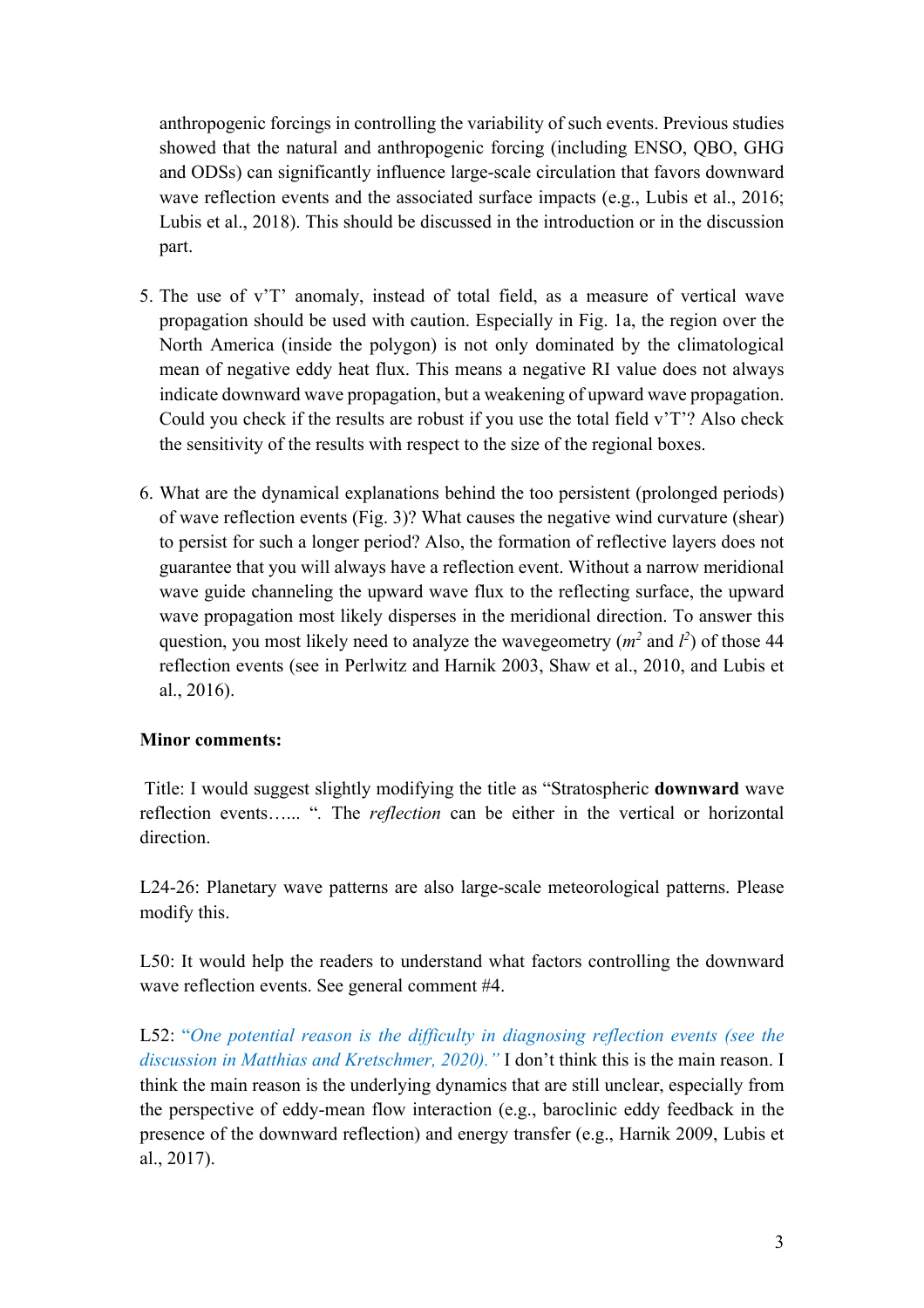L55-59: "*Matthias and Kretschmer (2020) introduced a simple index to identify wave reflection events based on anomalous lower-stratospheric poleward eddy-heat flux over Siberia and Canada*". Matthias and Kretschmer (2020) in fact used the same measure of downward WAF as originally used by Kodera's back in 2008 (see **Figure 2a** in Kodera et al., (2008), with the same level (i.e., 100 hPa) and the same regional locations associated with the upward and downward WAF). It would be nice to acknowledge the work of Kodera et al., (2008) too here.

• Kodera, K., Mukougawa, H., and Itoh, S. (2008), Tropospheric impact of reflected planetary waves from the stratosphere, Geophys. Res. Lett., 35, L16806, doi:10.1029/2008GL034575.

L74: Why October and November are excluded from the analysis? It would be great to argue this from dynamical perspective of downward reflection events (see the seasonality of DWC in Shaw et al., 2010, Lubis et al., 2017 etc).

L102: I would specifically mention that your work only focus on the impacts over the North America sector.

L111: Can you check the sensitivity with respect to the size of the regional boxes used to define the index.

L128: " *..while negative values indicate downward propagation*." Add the following sentence at the end of this "(assuming the wave-activity density is positive definite)".

L134: It may be not true for the whole domain over North America since you are using the anomalous eddy heat flux. See my general comment #5.

L147: "*Finally, following Matthias and Kretschmer (2020) we apply a persistence criterion of 10 days*". Would be the results sensitive with the choice of this threshold? Please clarify.

L164: "*we analyze the tropospheric evolution associated with the 44 reflection events*". How many events are related to SSW event? Please see my general comment #3.

Figure 6. Can you explain dynamically how does the wave reflection event cause a stretching tropospheric jet, hence a severe cold spell over North America? Can you quantify this? I think the elongation of tropospheric jet (i.e., wavier) is of importance to the cold spell over North America, which may provide useful insight to the forecast of cold spells over North America.

L260-L265: I am afraid that your signals are mixed with the SSW events. Please do check. See my general comment #3.